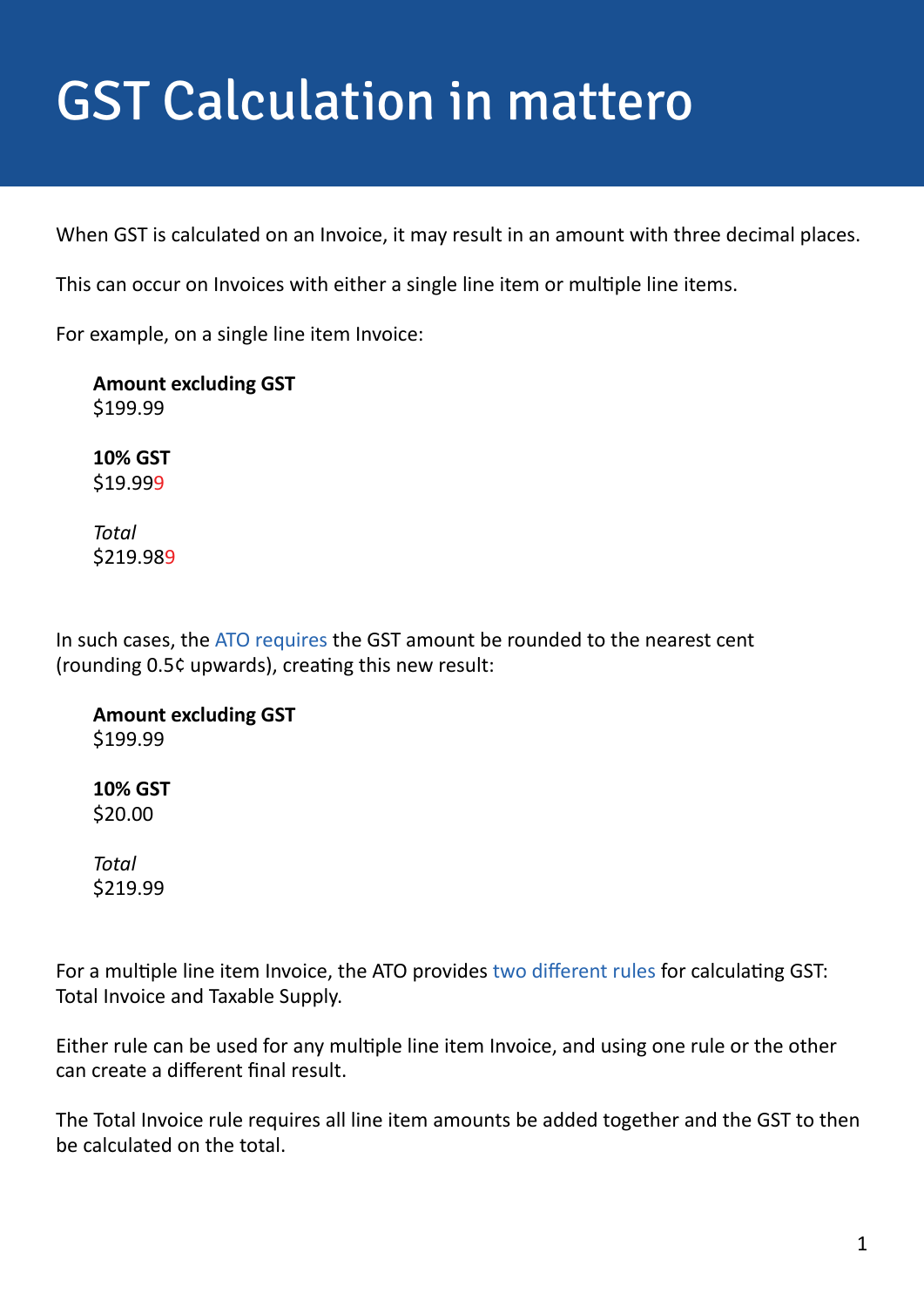## GST Calculation in mattero

For example:

| <b>Line Items</b>       |           |
|-------------------------|-----------|
| Correspondence          | \$226.46  |
| <b>Court Attendance</b> | \$451.47  |
| Conference              | \$322.07  |
|                         | \$1000.00 |

## **10% GST** \$100.00

*Total* \$1100.00

In contrast, the Taxable Supply rule requires each line item's GST be calculated separately, then combined.

However, as each GST amount can only have two decimal points, any amount with three decimal points must be rounded. For this reason, the final amount may differ from the result found by applying the Total Invoice rule.

For example:

| \$226.46                   |
|----------------------------|
| \$451.47                   |
| \$322.07                   |
| \$1000.00                  |
|                            |
| \$22.646 (rounded \$22.65) |
| \$45.147 (rounded \$45.15) |
| \$32.207 (rounded \$32.21) |
| \$100.01                   |
|                            |

*Total* \$1100.01